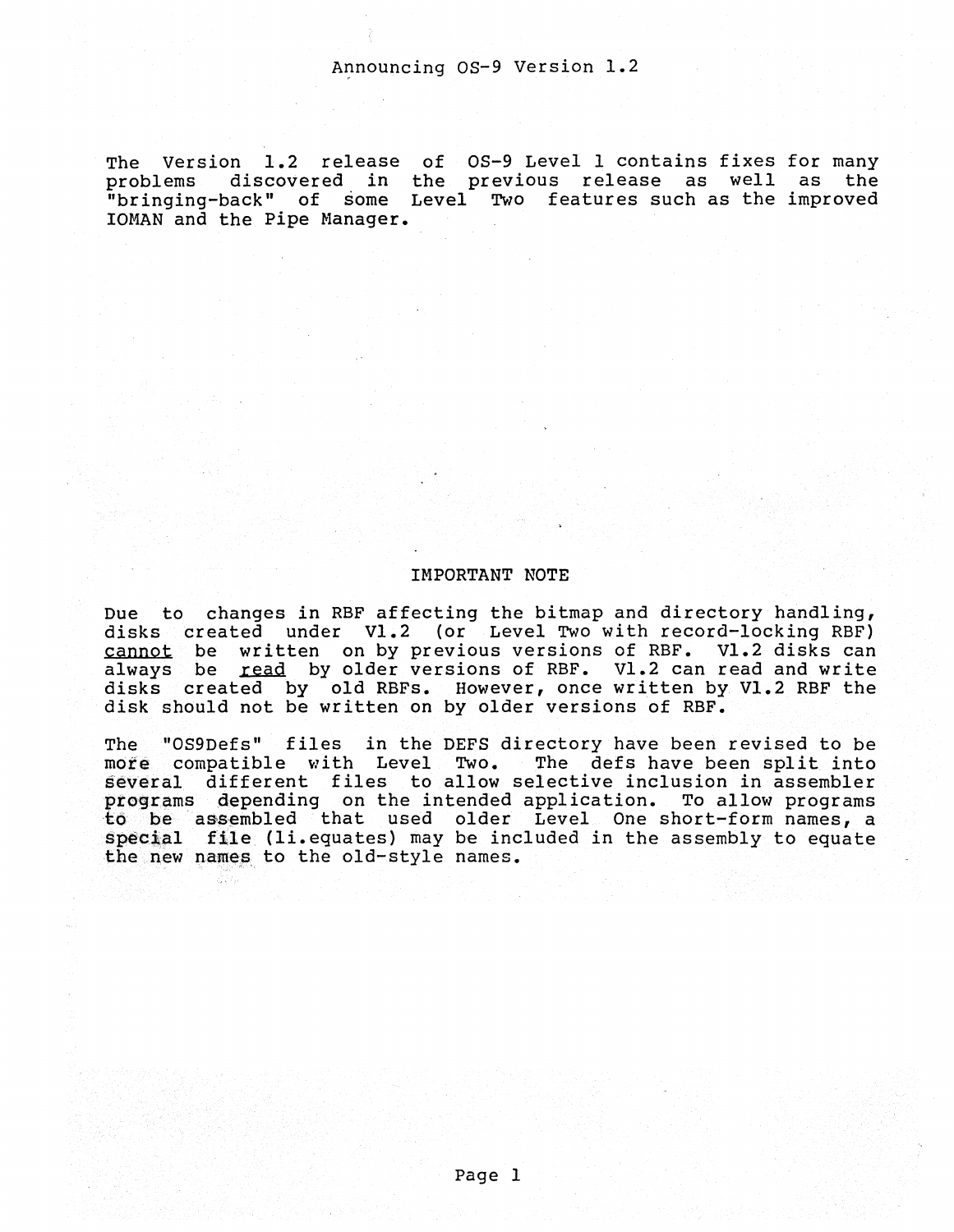# KERNEL:

- \* Sleep queue early wake-up problem has been fixed.
- \* An .error is returned when a primary module requests a data size of zero. (Minimum required is one page for<br>the stack.)
- \* An error is now returned when attempting to set a service call (F\$SSVC) that falls outside the allotted table area.

# IOHAN:

lOMAN has been upgraded to be equivalent to the Level Two lOMAN. As a result:

- \* Some I/O queueing problems have been fixed.
- 
- \* I/O static storage is recovered better.<br>\* Static storage is allocated in 256-byte chunks.
- 
- \* Some problems with PRINTERR have been fixed.<br>\* A new call (I\$DeletX) has been added to allow deletion of files on either the current working or execution directory.

# RBF:

Random block file manager (RBF)' has been upgraded to provide some of the features of the Level Two RBF.

- \* Multi-sector bitmaps are used to reduce the clustersizes required to access large disks. Small cluster sizes allow small files to be stored with minimum wasted sectors.
- \* This version of RBF does not support record-locking or non-sharable files (the "sharable" bit in disk directories.)
- \* Disk directory search time has been decreased by updating the bytecount of the directory file and searching only those bytes rather than searching the entire allocated segment.
- \* Parent directories, for convenience, may now be referenced without the intervening "/". The first two dots refer to the parent directory. Each subsequent dot refers to the parent's parent directory.

Example:

chd  $\ldots$ ,  $\ldots$ ,  $\sqrt{NYDIR}$  (is equivalent to:)

chd ..../MYDIR

\* The super-user (User #0) is now considered the owner of any file.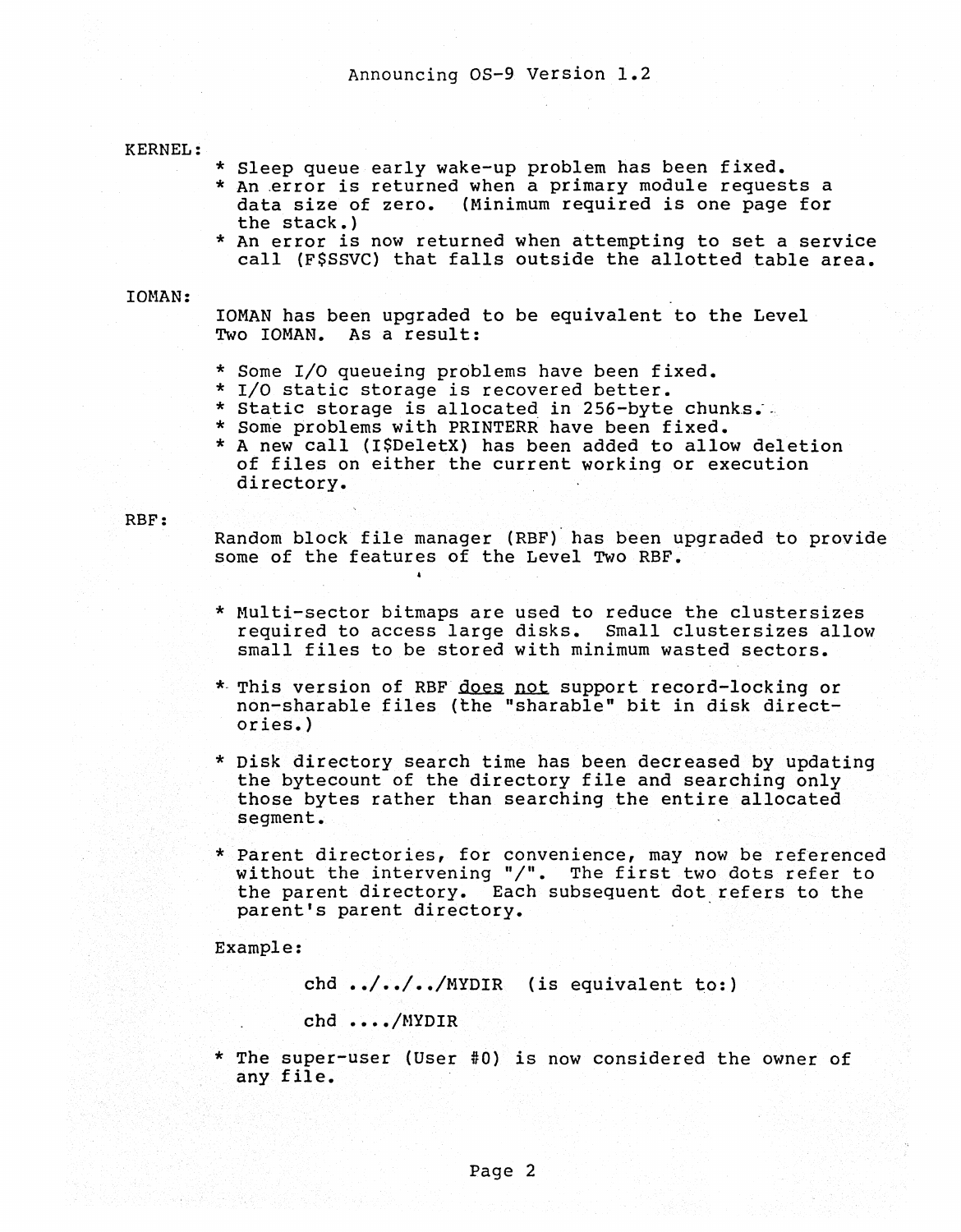# SCF:

\* SCF will now echo the linefeed (\$0A) as "." rather than return-linefeed-"." on I\$ReadLn calls.

ACIA driver:<br>\* The ACIA driver now supports incoming XON - XOFF sequences to allow serial devices that provide this feature to be used with OS-9. (See TMODE announcement for details on enabling this feature.)

# PIA driver:

\* A bi-directional PIA driver is now available.

#### SHELL:

\* SHELL recognizes the "!" separator which is used to construct pipelines. For example, to view an assembly listing and direct the listing to a file simultaneously:

asm #10k prog 1 ! tee prog. 1st

\* Conditions which caused SHELL to inadvertently close standard input have been fixed.

### COPY:

- \* For single disk drive systems, the ability to copy files from one floppy disk to another using the same drive.<br>\* COPY will attempt to pre-extend the output file and im-
- mediately report media full if the file to be copied will not fit on the output disk.

# DCHECK:

- 
- \* Ability to handle disks with up to 16.7 million sectors.<br>\* Better file structure integrity verification and<br>overall error handling.
- \* An option to print pathlists that contain questionable clusters.
- \* Builds bitmap on disk file rather than in memory to accommodate RBF multi-sector bitmaps, and, to allow possible repair of erroneous file structures.

### DEL:

• The -x option allows deletion of a file on the execution directory without the need to specify the full execution directory pathlist.